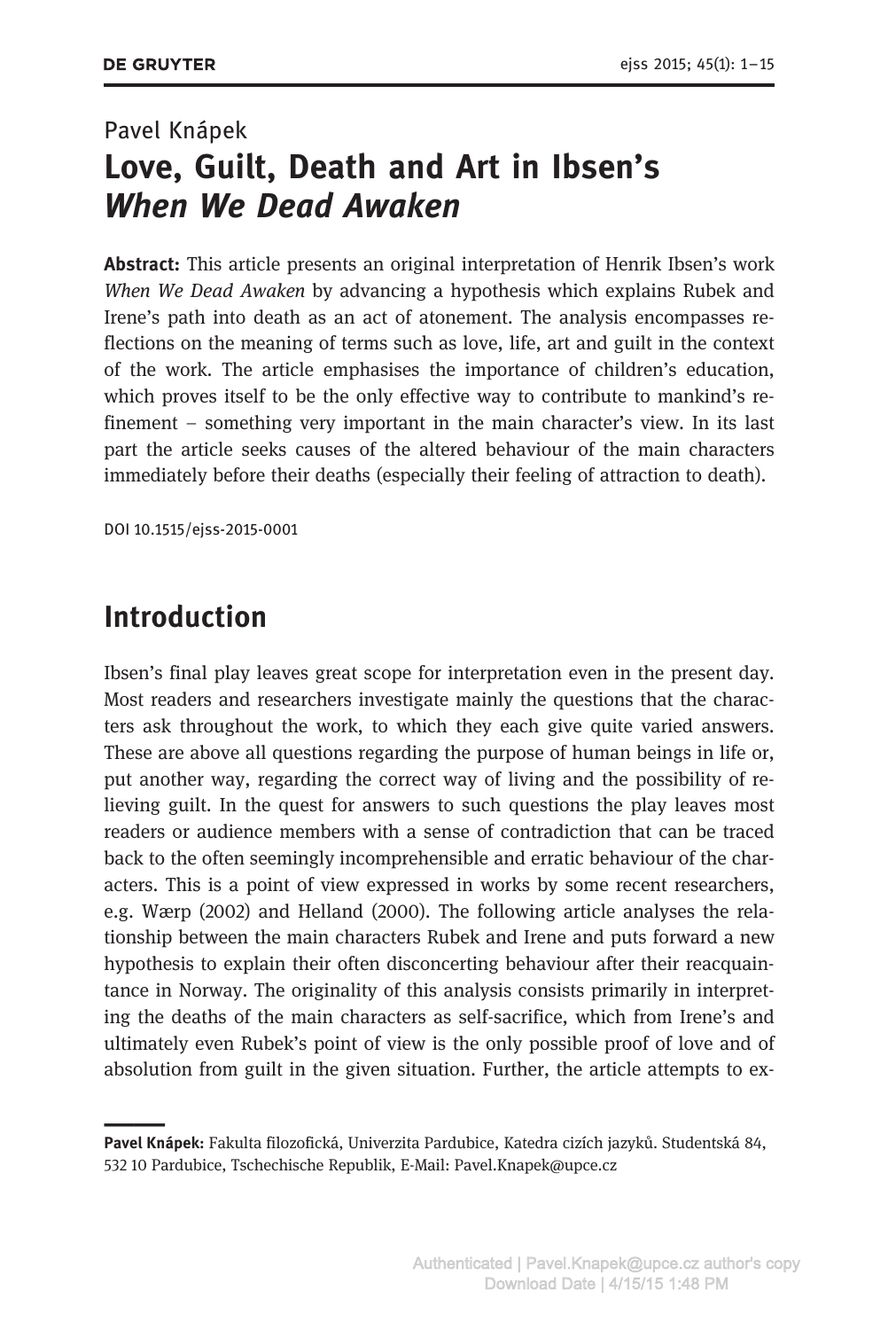plain the characters' peculiar emotions immediately before their demise – namely enthusiasm and a sense of harmony in the face of the danger of death. Despite confirming that certain aspects of these emotions resonate with the Dionysian perception of life and death, as Nietzsche described it, the present analysis suggests that the origin of Ibsen's characters' feelings lies in a rational understanding of the human condition and life values rather than in the influence of art, as depicted by the German philosopher in his Birth of Tragedy out of the Spirit of Music.

It is necessary to begin the study with a short analysis of the main characters and of the relationships among them before the play's final sequence, which will be examined in greater detail in the following sections. The sculptor Arnold Rubek appears in the beginning as a rich older man on a tour of Norway (his original homeland) with his wife. The reader/audience finds out very soon about Rubek's discontent with his own life, which troubles him more and more despite his fame and riches. Rubek has been married to Lady Maja for about four years, but little remains holding the couple together. Maja does not share Rubek's passion for art and their marriage has not borne them any children. Rubek's behaviour towards Maja is without a doubt harsh and inconsiderate. His conversation with her in the second act reaches its climax in his admission that he is "sick and tired and unendurably bored with living with [her]" (McFarlane 1977, 271). He even admits that he took on Maja as "a kind of makeshift" (McFarlane 1977, 269) after his relationship with Irene. Rubek admits that he chose Maja as his wife to be able to live a "life in sunlight and beauty" (McFarlane 1977, 270), to be able to cope with his desired abstinence from art.

Rubek: I began to think that all this business about the artist's mission and the artist's vocation was all so much empty, hollow, meaningless talk (McFarlane 1977, 270).

Maja is rather composed as she tolerates Rubek's surly behaviour as well as his harsh words, yet she can well imagine a divorce from him. Into this situation enters the landowner Ulfheim, who meets Maja, as well as Irene, who had once served as a model for Rubek's most famous work, "The Day of Resurrection."

In the years of her artistic collaboration Irene had stood naked before Rubek, her idolized "lord and master" (McFarlane 1977, 297), who based his artwork on her. The artwork was meant to depict an idealised figure of a woman who reawakens after death and who feels just as at home in the realm of the hereafter as on earth. Meeting him in a Norwegian spa and later in the mountains, Irene reminds Rubek of her feelings of love towards him from the past and of her absolute dedication to him. At that time she promised Rubek to follow him everywhere always and to serve him (cf. McFarlane 1977, 258). After the completion of "The Day of Resurrection" and after Irene's sudden disappear-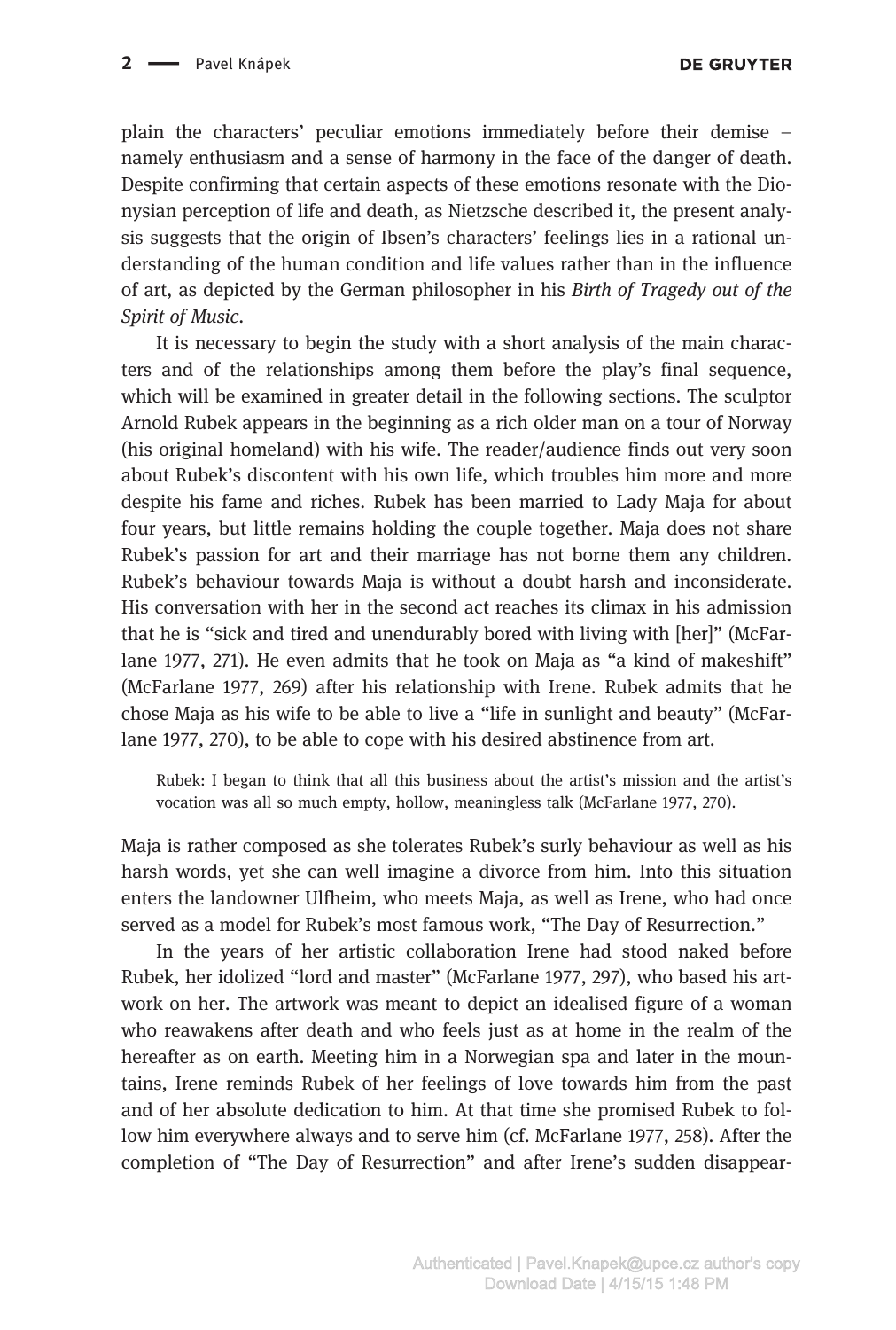\_\_\_

ance Rubek no longer achieved any masterpieces and he realised that Irene had been the necessary inspiration for his creations. Rubek also reassessed the original conception of "The Day of Resurrection" and, as we shall see, transformed the work. Rubek's later conversations with Irene prove that he had desired her as an artistic inspiration above all else. However, from the beginning Irene had seen the meaning of their relationship differently. She had loved Rubek with all her heart and wanted to belong entirely to him. Her love for Rubek was absolutely spiritual as well as physical, consisting of an intermingling of the two. Irene did not desire a one-sided form of love, for example a purely physical relationship. It is in this sense that I understand Irene's claims that she would have killed Rubek if he had touched her body when she stood naked before him as a model (cf. McFarlane 1977, 258). At the same time, however, she experienced hatred towards Rubek, the artist who, "maddeningly in control of [him] self" (McFarlane 1977, 276), viewed her body as an artistic object, exploiting it. Irene saw the purpose of her life in her love for Rubek and in the bringing up of his children (cf. McFarlane 1977, 280).

The young Rubek, however, had different desires and intentions toward Irene. He understood his artistic work on "The Day of Resurrection" as a sacred task which involved depicting an ideal female who awakens after the "long and dreamless sleep of death […] not wondering at things new and unfamiliar and unimagined […] in those higher, freer, happier realms" (McFarlane 1977, 259). The experience of this earthly woman, whose image Rubek saw in Irene, was not to be any different from the ideal experience in the realm of the afterlife. In contrast to Irene, Rubek's view of love excluded physicality: according to Rubek no "base desires" should be awakened in a man by viewing "the pure woman" (McFarlane 1977, 259). Rubek did not in any way want to see Irene as an object of lust, but rather saw his work on "The Day of Resurrection" as both aesthetically uplifting and morally liberating. The role of the woman was in his eyes exclusively in service to the artist and his project.<sup>1</sup> Only after his reacquaintance with Irene does the aging artist experience what the meaning of life is in her opinion.

At the end of the play, Rubek and Irene die under an avalanche during a very dangerous and seemingly pointless ascent of a mountain. Parallel to it, Ulfheim and Maja appear finally as a newly formed couple, so that it may be fitting to compare them with Rubek and Irene. As will follow from the analysis,

<sup>1</sup> The same role of the woman towards the man (service, sacrifice) is also demanded by the sculptor Lyngstrand in The Lady from the Sea and by the poet Falk in Love's Comedy. Toril Moi (cf. 2006, 81) makes reference to the motif of female self-sacrifice as an important element in the thought of aesthetic idealists.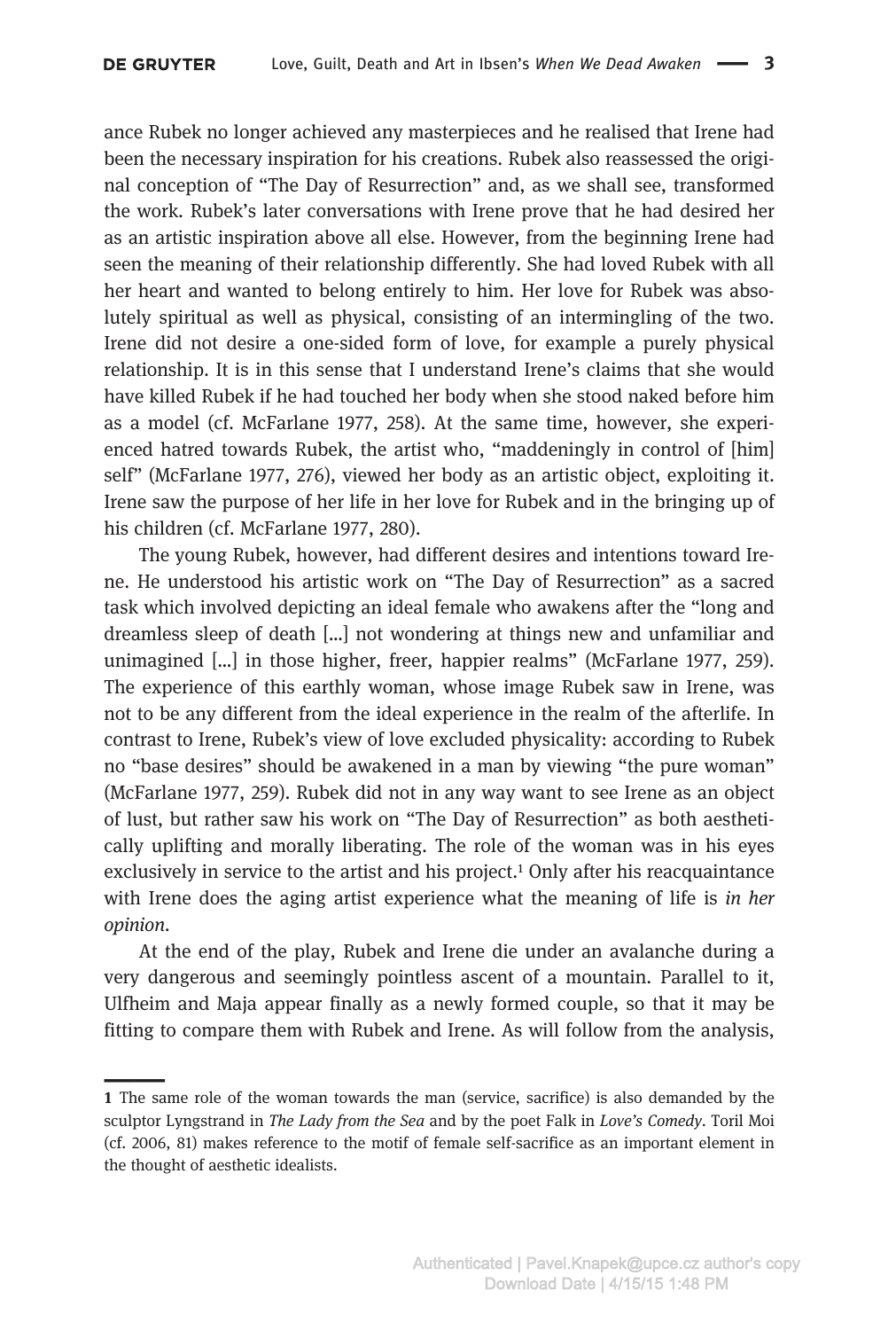however, it is questionable whether Ulfheim and Maja actually represent a better alternative in Ibsen's eyes. In the context of the playwright's work, the fact that Maja shows no interest in motherhood seems to be something disconcerting about her. In contrast to Irene, Maja perceives the presence of children as annoying: "Oh, Rubek … how can you bear to sit here and listen to that children's noise! And watch all their antics!" (McFarlane 1977, 264). As I will show, it seems certain that children take on the role of bearers of the future – not to be underestimated in Ibsen's understanding.2

## Guilt and Atonement

This section examines the final part of When We Dead Awaken, so that in turn the behaviour and the deaths of the two main characters can be explained. In conversations between Rubek and Irene in the first and second acts Irene describes to Rubek how she feels he abused her. She accuses him of both stealing her soul to make a work of art out of it and of seeing their relationship as an "episode" (McFarlane 1977, 280), while she had "served [him] with all the throbbing blood of [her] youth" (McFarlane 1977, 258). In the first act Rubek explains the original concept of his statue "The Day of Resurrection" and in the second act he admits to Irene the changes that he made in his work after she had left him. In the final version Rubek used himself as a model for a "man weighed down with guilt" (McFarlane 1977, 279). Rubek remarks that this man has "remorse for a forfeit life. He sits there dipping his fingers in the rippling water – to wash them clean. He is racked and tormented by the thought that he will never, never succeed" (McFarlane 1977, 279). Irene reacts to Rubek's stylised and somewhat theatrical confession of guilt scornfully:

Irene: [hard and cold]. Poet! Rubek: Why poet?

Irene: Because you are soft and spineless and full of excuses for everything you've ever done or thought. You killed my soul – then you go and model yourself as a figure of regret and remorse and penitence … [Smiles.] … and you think you've settled your account (McFarlane 1977, 279).

<sup>2</sup> In contrast, Irene's reaction to the same situation is described quite differently: "Irene comes from the right across the plateau. The playing children have already caught sight of her and have gone running to meet her. Now she is surrounded by the crowd of children; some of them appear happy and trusting, others are shy and fearful. She speaks quietly to them and indicates that they are to go down to the sanatorium; she herself wishes to rest a while by the stream" (McFarlane 1977, 273).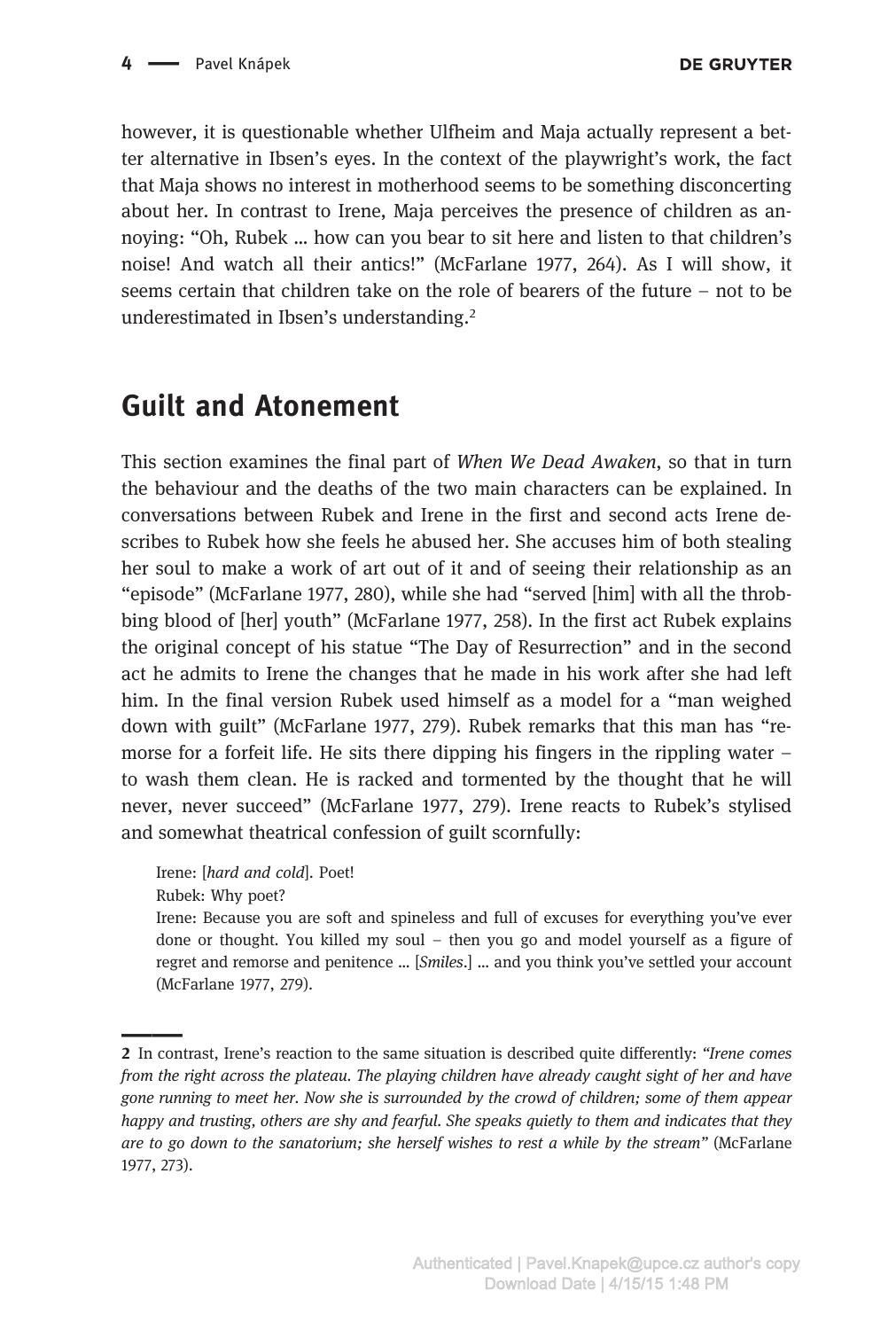\_\_\_

The above quoted passage, however, is not Rubek's first recognition of his guilt in When We Dead Awaken. Irene's emotive reaction to Rubek's earlier confession of a "heavy conscience" (McFarlane 1977, 275) is particularly striking:

Rubek: You have a shadow tormenting you. And I have my heavy conscience. Irene: [with a glad cry of liberation]. At last! (McFarlane 1977, 275).

Irene's jubilant reaction to Rubek's confession of guilt shows the significance that his words had for her. After hearing them Irene feels temporarily freed from the shadows that tormented her and from the power of which she felt herself captive. At this point she seems to speak honestly of her homecoming as "home to my lord and master" (McFarlane 1977, 275). At a somewhat later point Irene makes use of the same words, however in a clearly ironic sense:

Irene: My love, my lord and master! Rubek: Oh, Irene! Irene: [smiles, and gropes for the knife; hoarsely]. It will be merely an episode … [Quickly whispers]. Sh! Don't look around, Arnold! (McFarlane 1977, 285).

Irene's desire for revenge at this point comes as a reaction to Rubek's return to his former role of artist striving for fame, one who once more longs for Irene so that he can find inspiration for his work. Rubek therefore at this moment does not display the genuine, deeply felt sense of regret he proclaimed to Irene earlier. After Rubek expresses his longing for the artistically fruitful times of the past and then later desires a "summer night on the mountain" (cf. McFarlane 1977, 285) with Irene, she is on the verge of killing him with her knife – at which point she makes use of words alluding to Rubek's former role of beloved artist.3 Obviously Irene longs for something more than a "game" (cf. McFarlane 1977, 283) – she seems to be demanding proof of love from Rubek. The words of regret uttered by Rubek are not able to convince her of his love:

Irene: I have stood on a pedestal, naked, and shown my body to hundreds of men – after you …

Rubek: It was I who drove you to it ... blind fool that I was! Setting that dead clay image above the happiness of life and love.

Irene: [looking down] Too late. Too late" (McFarlane 1977, 296, emphasis added).

The hypothesis presented here, that When We Dead Awaken ends in a self-sacrifice to prove love, is supported by Rubek's way of addressing Irene as "my bride of grace" (McFarlane 1977, 297) – in the Norwegian original as "min benådelses

<sup>3</sup> "My love, my lord and master! […] It will be merely an episode" (McFarlane 1977, 285).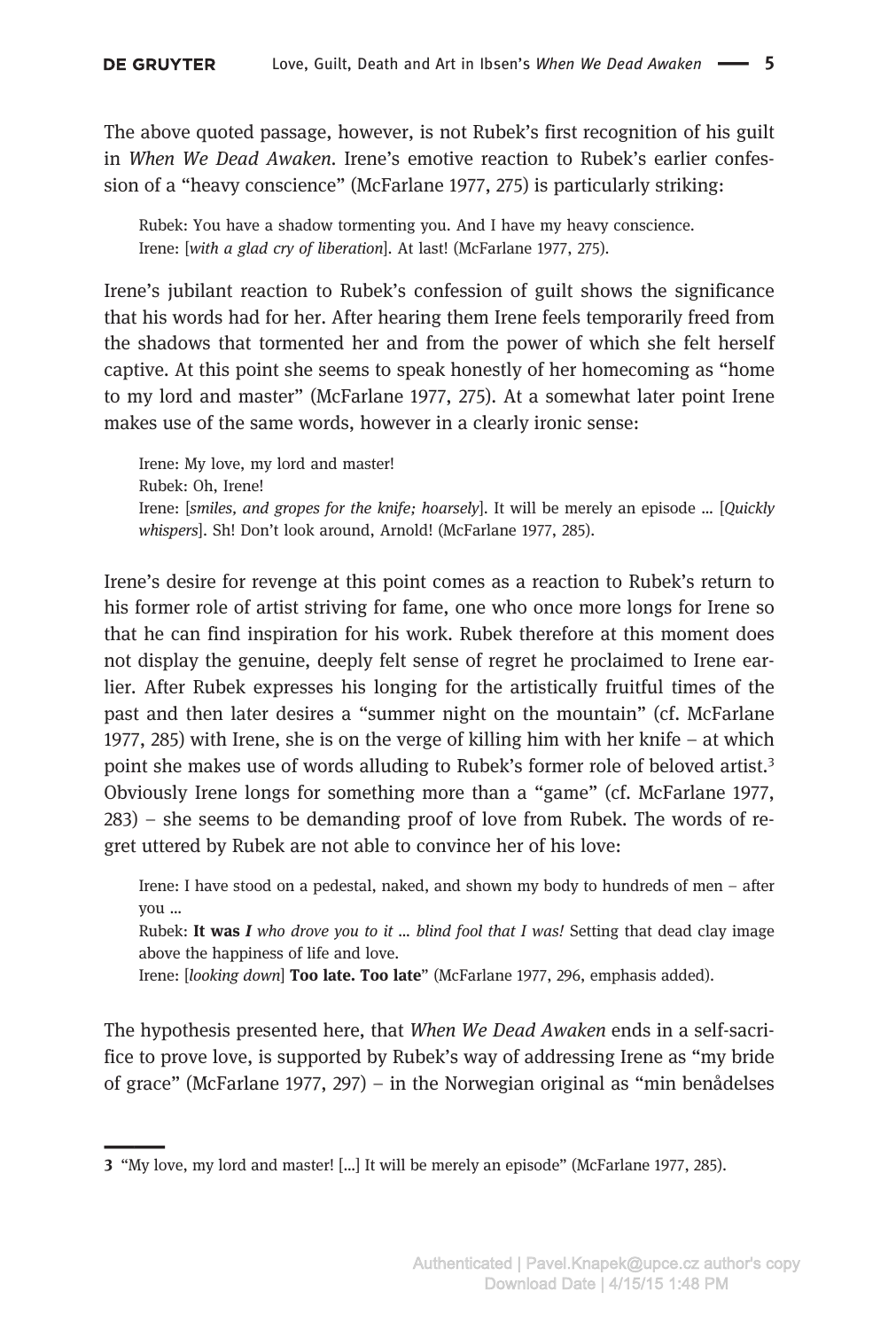\_\_\_

brud" (Ibsen 1937, 317).<sup>4</sup> From this point of view Rubek's life climaxes in an atonement for his guilt towards Irene, for which he has no other means of proof available than to sacrifice his own life.

Irene proclaims throughout the drama that the love in her died after she had been abandoned by Rubek. It is probable that this resulted in her no longer being able to dedicate herself romantically to another man. She states that she had "stood on a pedestal, naked, and shown [her] body to hundreds of men" (McFarlane 1977, 296). Her once dedicated adoration of Rubek turned into bitterness and cynicism. The same change can be seen in Rubek, who began to create portrait busts with animal-like expressions instead of idealised statues (cf. McFarlane 1977, 244).

The plot twist that causes Irene to appear again as the artist admirer that she once was comes only when Rubek admits that he is dead and returns to his grave: "Then let us two dead people live life to the full once more – before we go down into our graves again!" (McFarlane 1977, 296). With these words in the finale Rubek aligns himself with Irene's claims, from which he had tried to distance himself only moments before. Rubek "throws his arms passionately about [Irene]," to which she reacts with a scream (McFarlane 1977, 296). All of this occurs in the high mountains at the time of a dangerous storm. Irene and Rubek walk "[as though transfigured]" (McFarlane 1977, 297) up the mountain and towards the storm instead of hiding in the hut, as Ulfheim had urged them to do (cf. McFarlane 1977, 294). Despite the warnings they allow themselves to be swept away by an avalanche and then be buried alive. I would like to emphasise that in my opinion Rubek and Irene are not playing a meaningless erotic game in this passage, as this would stand in total contradiction to Irene's earlier rhetoric.5 Furthermore Irene's consent in an erotic adventure with Rubek would contradict her earlier rejections of similar suggestions by Rubek. In my opinion this proves among other things Irene's claim that she would have killed Rubek if he had laid a hand on her when she stood before him naked as a model (cf. McFarlane 1977, 258).

The tragedy of the individual deaths of Rubek and Irene may be assuaged in Ibsen's eyes through one circumstance – through the playwright's belief in the future of humanity. The rising sun at the end of When We Dead Awaken represents a glorious new beginning. Death and the rising sun can obviously

<sup>4</sup> Vigdis Ystad (1999, 70) and Tom Eide (2001, 258) go into detail on the interpretation of the expression "min benådelses brud" (Ibsen 1937, 317).

<sup>5</sup> Cf. the love and absolute dedication to Rubek that Irene once had, as well as her numerous references to her love no longer being able to be awakened. When Rubek recommends to Irene a "summer night on the mountain" (McFarlane 1977, 285), she is on the verge of killing him.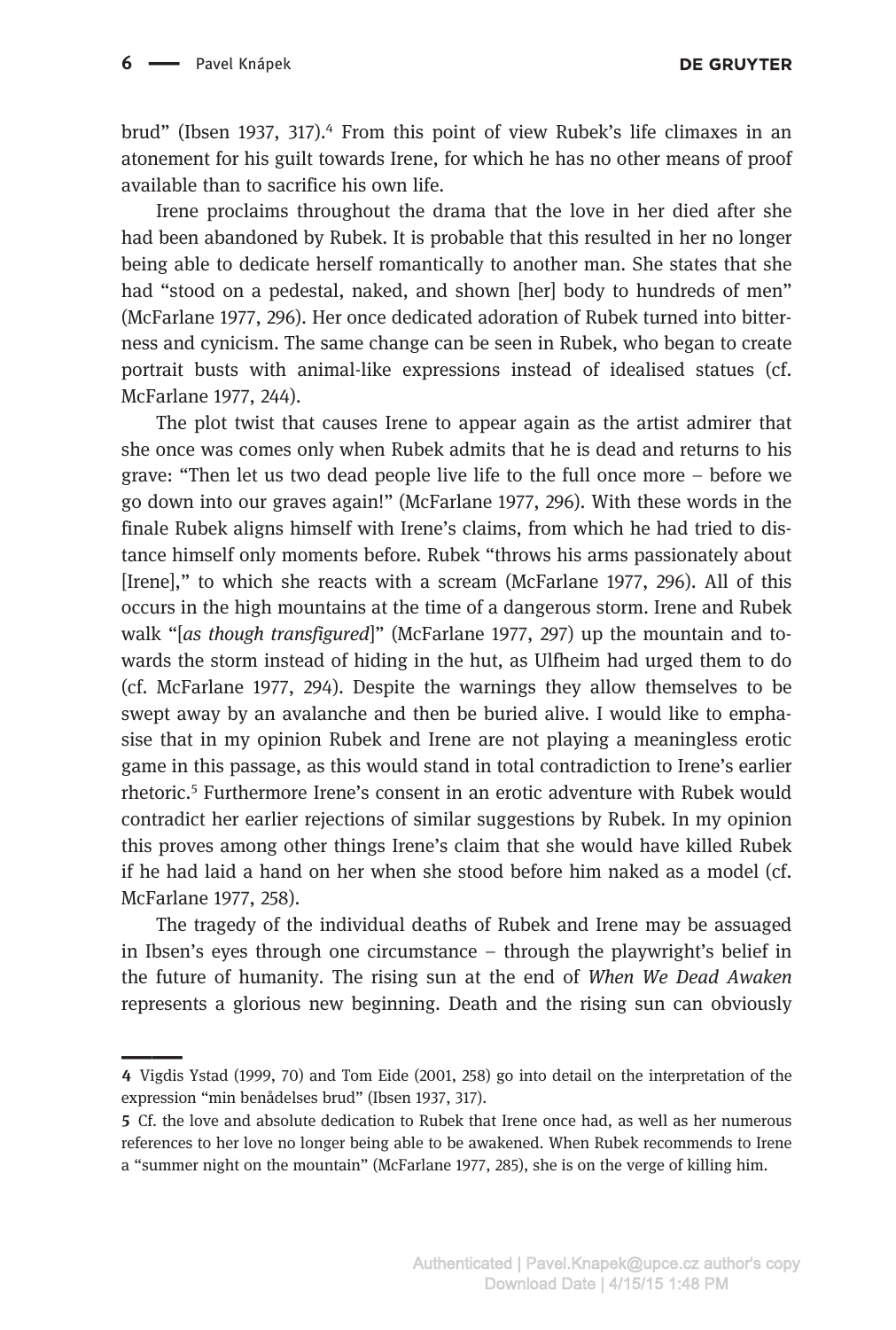stand in strong contrast to each other, yet this inconsistency can be explained, as the following text will show.

The ideals in Ibsen's later works (beauty, truth, morality, liberty, etc.) are constantly being analysed. It seems that these dramas attempt specifically to answer the question of whether these ideals are compatible with living, in other words to what extent it lies within human powers to live within ideals or what the benefits are of life with them as a basis. Ibsen characteristically shows in his work the inability of his contemporaries to live out their ideals. In this way he shows the gap between theory and practice, i.e. between the ideals and the tendencies or urges of human beings. Ibsen's later works often illustrate how the contradiction between ideals and the dispositions of his characters destroys human happiness. This is the situation of e.g. Borkmann, Solness, Allmers, Rosmer, Werle, Stockmann and other characters. They each have an altruistic goal in their life, but throughout the plays it turns out that the realization of it is quite impossible or even harmful for them. As Alfred Markowitz and Toril Moi (cf. 2006, 67–104) show, what Ibsen's characters seem to long for is harmony between dispositions and obligations. When We Dead Awaken presents the artist Rubek, who has created a piece of art ("The Day of Resurrection") which was meant to express allegorically the possibility of humans to realize their highest ideals during their earthly lives. But after creating the first version of his sculpture, Rubek becomes deeply unhappy, because he was able neither to live out the idea of the allegory in his own life nor to convey it through art to other people. As early as 1913 Alfred Markowitz proposed in his book Die Weltanschauung Ibsens [The Worldview of Ibsen] the idea that Ibsen's tragedies depicted collisions of two opposing forces in human beings: "the striving for goals" (the will for ideals) and "heredity" (of sensuality and of urges).6 Human progress to lofty ideals stands in contradiction to inherited attributes. These high goals (above all unlimited love and forgiveness) cannot be attained at present, as human tendencies and ideals develop over time and time needs to be allowed so that harmony can be created between the two. It follows from Ibsen's later works that the contribution of mothers towards the refinement of humanity is greater than that of artists or philosophers, as mothers bring new generations into the world and educate them. The ideas put forward by Markowitz illuminated many things from a new perspective  $-$  for instance the high value that Ibsen placed on women and the role of the mother, which can be seen in all of his works. At the same time one can better understand Rubek's and Irene's adoration of a "normal" life (love, marriage, educating of children),

\_\_\_

<sup>6</sup> Markowitz (1913) calls them "Zielstrebigkeit" and "Vererbung."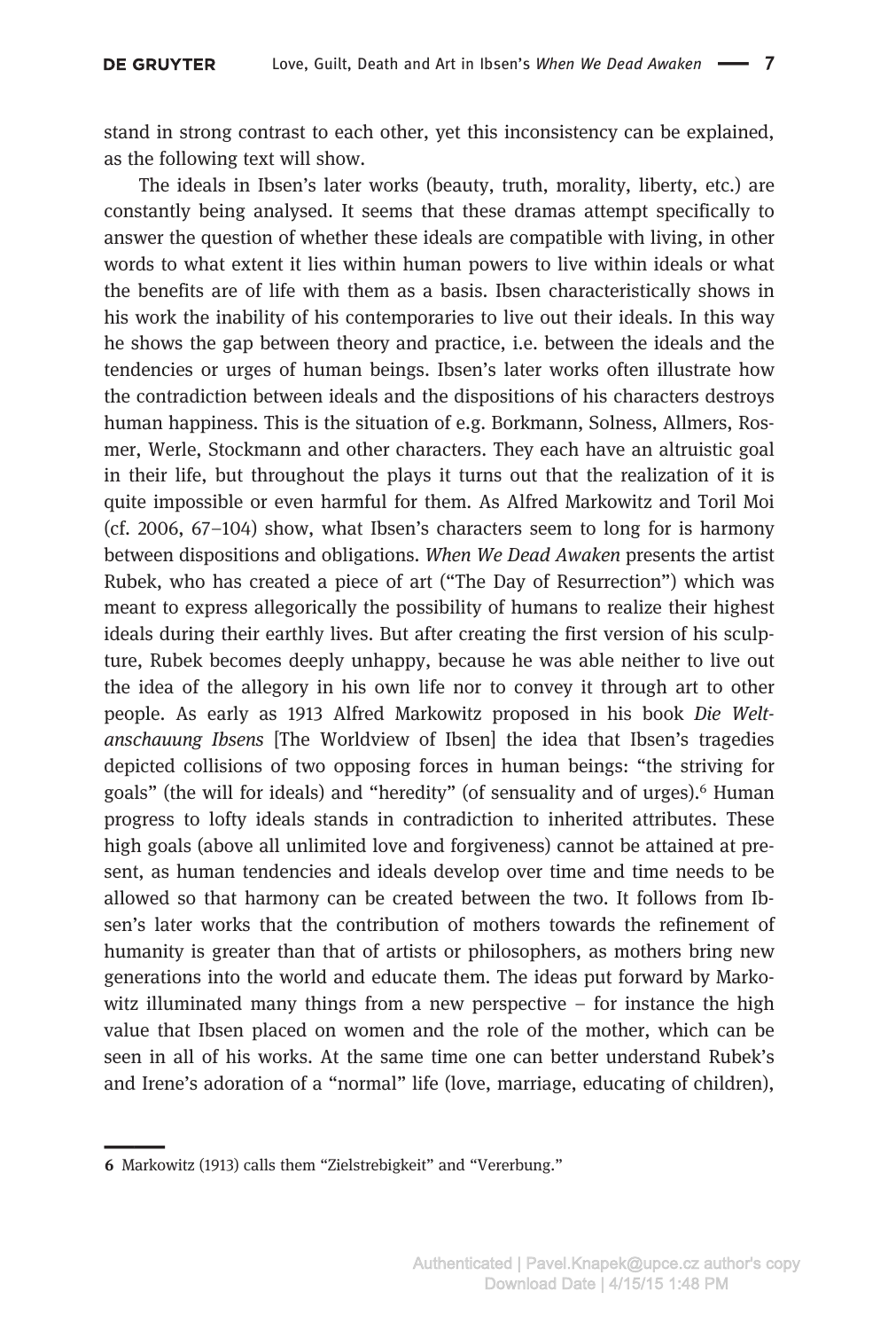which, without children, reveals itself as useless and empty (e.g. Rubek's life together with Maja). Recently, Toril Moi has elaborated similar thoughts in her book Henrik Ibsen and the Birth of Modernism (2006).

In this context of being focused on the future and on hopes for a new era of humanity the individual deaths of Rubek and Irene in When We Dead Awaken appear in a new light. Immediately before their deaths Rubek and Irene are surrounded by thick mist and clouds as they hurry towards the sunrise in the early morning on "the promised peak" (McFarlane 1977, 296), where they hope to celebrate their wedding. Although the sunrise and the wedding celebrations remain denied to them, they have overcome their inner uncertainties and it remains only a question of time as to when the cloud and mist in the mountains will dissipate and their successors will show glory to the world.

## The Dionysian in When We Dead Awaken?

This last section focuses on the ending of When We Dead Awaken, in particular on the behaviour of Rubek and Irene immediately before their deaths. In contrast to their previous responses to each other, at the end we see the two main characters march towards death with a seemingly incomprehensible type of enthusiasm. The pair completely avoid fear of death and feel a strengthened connection to each other and to their surroundings. They look back on their lives with a harmonising gaze – even if they shortly before have shown deep regrets and remorse.

It may appear fitting to explain this anomaly in When We Dead Awaken with reference to the "Dionysian" as presented in Friedrich Nietzsche's early book, The Birth of Tragedy out of the Spirit of Music. The young philosopher developed the Dionysian as an important term in his theory of culture, which would influence many future prominent artists and philosophers.<sup>7</sup> Ibsen never admitted to having explored Nietzsche's work in much depth, but the name of the German philosopher was in no way unknown to him (cf. Sträßner 2003, 17). In response to a direct question from the journalist Tostrup on his stance toward the then fashionable Nietzsche, he reportedly answered thus:

<sup>7</sup> The Dionysian did not only fascinate Nietzsche in his early creative phase but also quite strongly in the final stage of his philosophical output – as his late Dionysos-Dithyramben proves, for instance.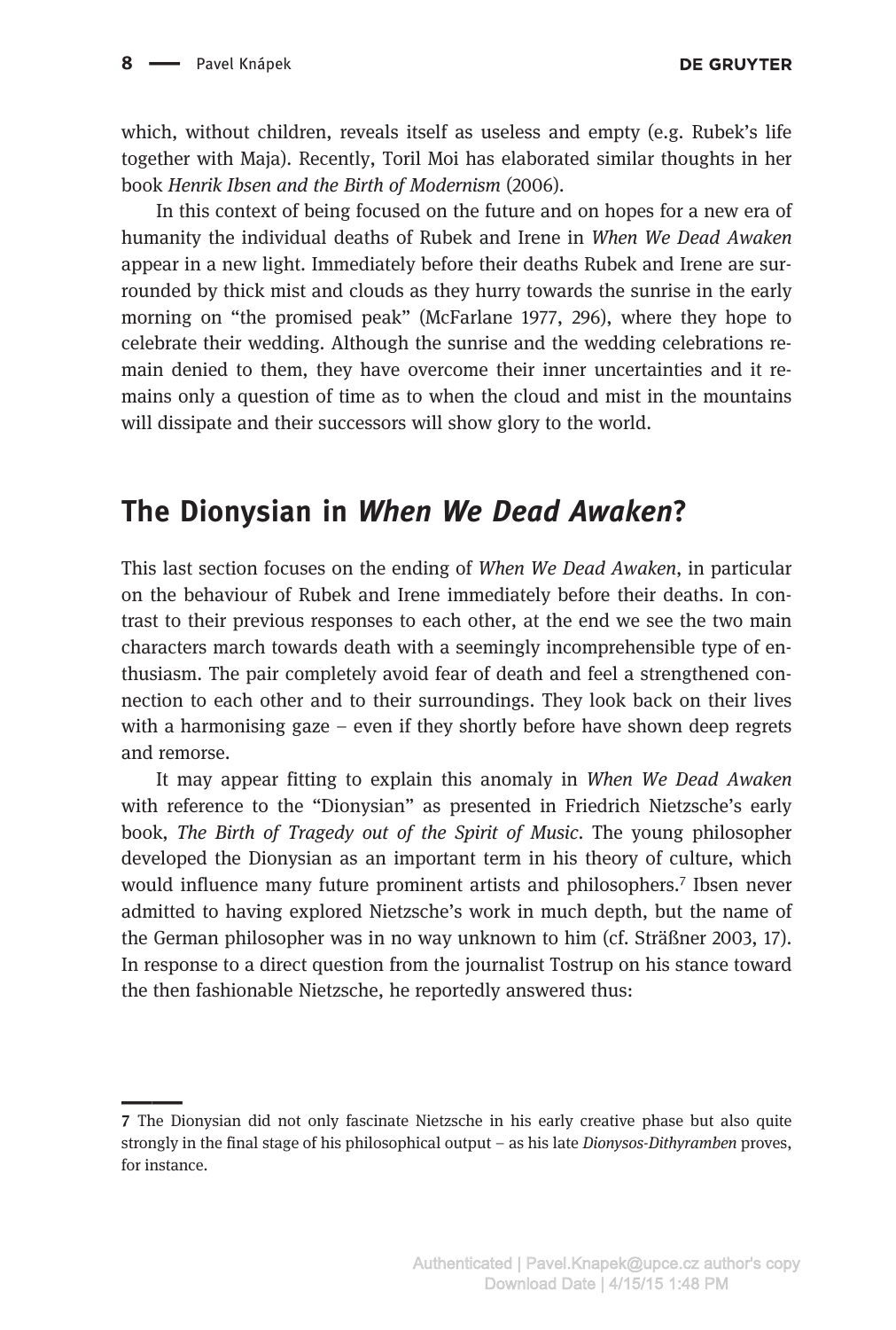Tostrup asked Ibsen's opinion of Nietzsche, who had died in Weimar that August [1900]. Ibsen replied that he 'did not know so much about him', but that he was 'a rare talent who, because of his philosophy, could not be popular in our democratic age'. When Tostrup remarked that some people regarded Nietzsche as 'a spirit of darkness, a Satan', Ibsen cut in: 'No, he wasn't that' (Meyer 1971, 318–319).

Matthias Sträßner (2003) searches for parallels between the thought of Nietzsche and Ibsen in his book *Flöte und Pistole* [Flute and Gun] and in doing so summarises a till then little-explored common mode of perception between the two authors. Concerning Ibsen's reading of Nietzsche, Sträßner (in agreement with Harald Beyer and Fritz Paul 1969) believes it to be probable that Ibsen read Lou Andreas Salomé's book on Nietzsche, titled Friedrich Nietzsche in seinen Werken [Friedrich Nietzsche in his Works] (1894). In this book the author interprets Nietzsche's life and work psychoanalytically and in the process she also discusses The Birth of Tragedy and Nietzsche's use of the Dionysian. Another way Ibsen could have become aware of Nietzsche might have been communication with Georg Brandes, Ibsen's friend and an early proponent of Nietzsche who had given lectures about the philosopher as early as 1888. Brandes tried to awaken in Nietzsche an admiration for Ibsen, but in vain (cf. Sträßner 2003, 17).

What does Nietzsche associate with the Dionysian? The principle of the Dionysian is seen by Nietzsche in the force to destroy any boundaries, above all else the boundaries of individual existence. The Dionysian represents ecstasy and madness, sexuality, song and dance, the destruction of any barriers between individuals as well as any desire to destroy or for self-destruction. In contrast to the Apollonian, it represents truth, eternity and liberation from illusions. The death of the individual appears in the Dionysian mode of perception as redemption – as overcoming individuation and a return to unity with the "will" as defined by Schopenhauer.

Nietzsche observed the development of the Dionysian as a phenomenon within art in pre-Socratic Greek tragedy, which had its roots in choral singing (i.e. in music). In Nietzsche's scheme the Dionysian opens up in the performing actors and the audience a perspective into the real character of the world. In the Dionysian mode of perception one is in a position to perceive the being of the world (the "will" in Schopenhauer's understanding) as unified and indestructible. In Nietzsche's view the actors and audience of pre-Socratic tragedy experienced the plot of the play through the Dionysian influence, by which they were able to accept death and the destruction of forms (i.e. any person, animal or thing), and even to take pleasure in this. Nietzsche explains this as follows:

[I]t is only through the spirit of music that we can understand the joy involved in the annihilation that we see clearly the eternal phenomenon of Dionysian art, which gives expression to the will in its omnipotence, as it were, behind the principium individuatio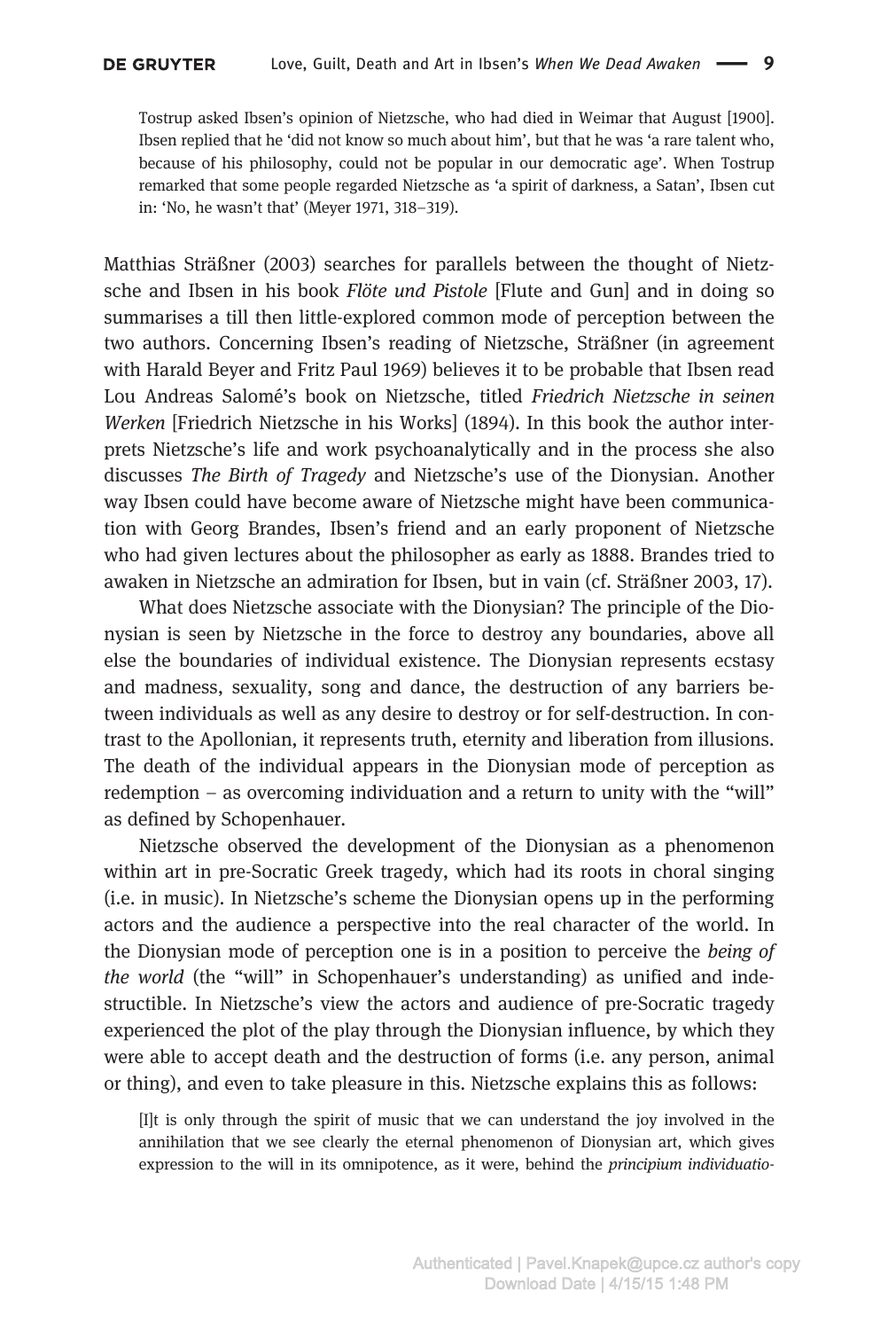nis, the eternal life beyond all phenomena, and despite all annihilation. [… T]he hero, the highest manifestation of the will, is negated for our pleasure, because he is only phenomenon, and because the eternal life of the will is not affected by his annihilation (Nietzsche 1967, 104).

The Dionysian in Nietzsche's early work implies both the joy in life driven by physical urges as well as the longing for death. The yearning for self-destruction is reduced to some extent in pre-Socratic plays through the effect of the Apollonian. However, Nietzsche obviously sees the driving force behind pre-Socratic tragedy's effectiveness in its insight into Dionysian wisdom. He writes explicitly: "The tragic myth is only to be understood as a symbolisation of Dionysian wisdom through Apollonian artifices" (Nietzsche 1967, 131). Despite Nietzsche's affirmation of life, in his early work this Dionysian wisdom appears to be clearly connected with a lustful longing for death. According to Nietzsche the effectiveness of music, for instance, comes about above all as a "premonition of a highest pleasure attained through destruction and negation" (Nietzsche 1967, 126).

It is not surprising that a number of Ibsen researchers have sought out the Dionysian in the final work of the Norwegian author.8 At the end of Ibsen's When We Dead Awaken we seem to encounter the same phenomenon that Nietzsche describes in The Birth of Tragedy. In her article "Livet som kunstverk" (1999) [Life as a Work of Art], Vigdis Ystad discusses Ibsen's final work in terms of Nietzsche's conception of art in The Birth of Tragedy. In both texts she finds the same relationship to the philosophical line of enquiry concerning art and life. According to Ystad, phenomena such as art or life are not treated as two contrasting things in the works of either author, but art is made use of as an effective means of coping with and understanding life with all its difficulties. Ystad argues that both main characters, Rubek and Irene, represent as actors the second version of Rubek's sculpture "The Day of Resurrection" in the second act of the play. And so the two land back into the phase of their life together they once had – this time, however, in the mode of art. Thanks to the power of Dionysian art, Rubek and Irene are able to see their love and their separation through a harmonising gaze. Ystad believes the drama culminates in a reconciliation between the two main characters, but only in the mode of art (i.e. in the form of Dionysian tragedy) in which both of them appear as performers. The expression of this resolution, according to Ystad, is their mutual embrace at the end of the play almost immediately before their deaths. This reconciliation between Rubek and Irene cannot, however, be realised in life. As it only lasts a moment, it remains a utopia.

<sup>8</sup> Cf. Haakonsen (1981), Theoharis (1996) and Ystad (1999).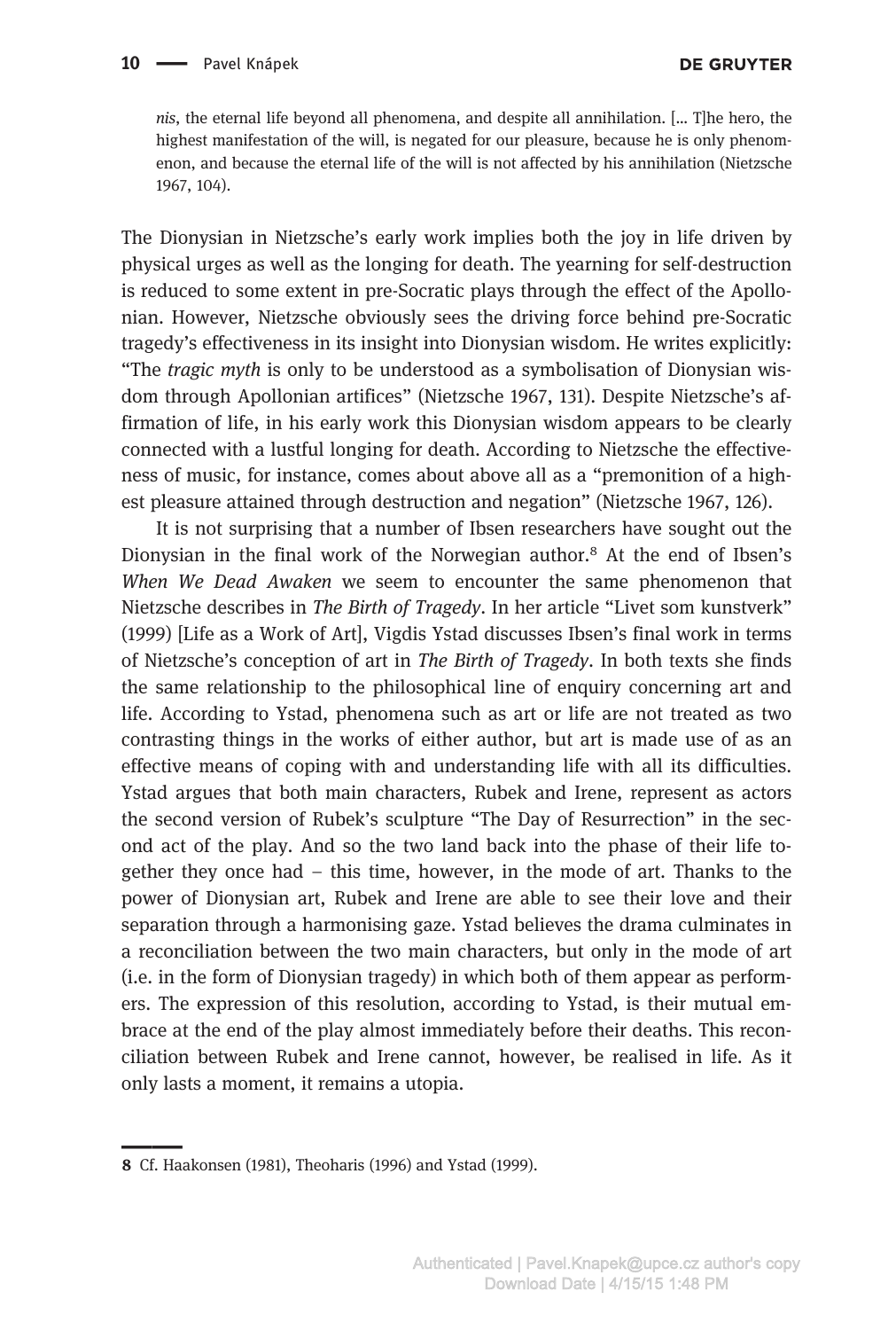Thus Ystad argues that both characters' behaviour at the end of When We Dead Awaken can be analysed in terms of the Dionysian. This is expressed through Irene and Rubek in their joyous and passionate feelings in the face of a life-threatening danger, in their increased connection to each other and to their surroundings. We see this in the third act in the meeting of Irene and Rubek with the other newly formed pair, Ulfheim and Maja.

Ulfheim: […] But can't you see the storm's right overhead! Don't you hear the wind? Rubek: [listens]. It sounds like the prelude to the day of resurrection.

Ulfheim: It's the wind blowing from the mountain, man! Look at the clouds rolling up on us, and closing in. They'll soon be all round us like a winding sheet. (McFarlane 1977, 293–294)

The fact that Rubek and Irene play out the second and then the first version of Rubek's artwork seems to confirm the Dionysian way of perceiving, as Ystad suggests. It is questionable, however, whether the origin of the characters' feelings in When We Dead Awaken corresponds to Nietzsche's account. Music – as source of the emergence of tragedy – would seem to be missing in When We Dead Awaken. Furthermore, as the present analysis shows, the demise of Rubek and Irene is a consequence of their accepting guilt and attempting to atone for it. Hence, it is a conscious act rather than unconscious behaviour under the Dionysian influence.

We find the fascination with death not only in When We Dead Awaken, but also in other works by Ibsen. For instance Rosmer in Rosmersholm speaks of "a horrible fascination in this" when Rebecca informs him of her decision "to go the same way … Beate went" – on the path into death (McFarlane 1994, 308). A similar fascination with death is also described by Allmers, the main character of Little Eyolf. During his solitary wanderings in the mountains he loses his way. It occurs to him that he may never find his way back home and could die. However, instead of a fear of death he describes his feelings of tremendous peace of mind: "I clambered along the precipitous cliffs…and enjoyed the peace and serenity that comes from the nearness of death. […] Absolutely no fear. I felt that Death and I walked side by side like two good travelling companions" (McFarlane 1977, 101). This experience drove Allmers to make a final decision on giving his life a new direction, to give up his life's work – the book on "Human Responsibility" – and devote his life instead to raising his disabled young son, Eyolf.

Allmers: I want to bring light to bear on all the rich potential now dawning in his [Eyolf's] young mind. I want to encourage growth in all the budding ambitions he holds within himself – so that they put forth blossom and bring forth fruit. [...] I want to do more than that! I want to help him to achieve a harmonious relationship between what he desires and what lies within his reach (McFarlane 1977, 53).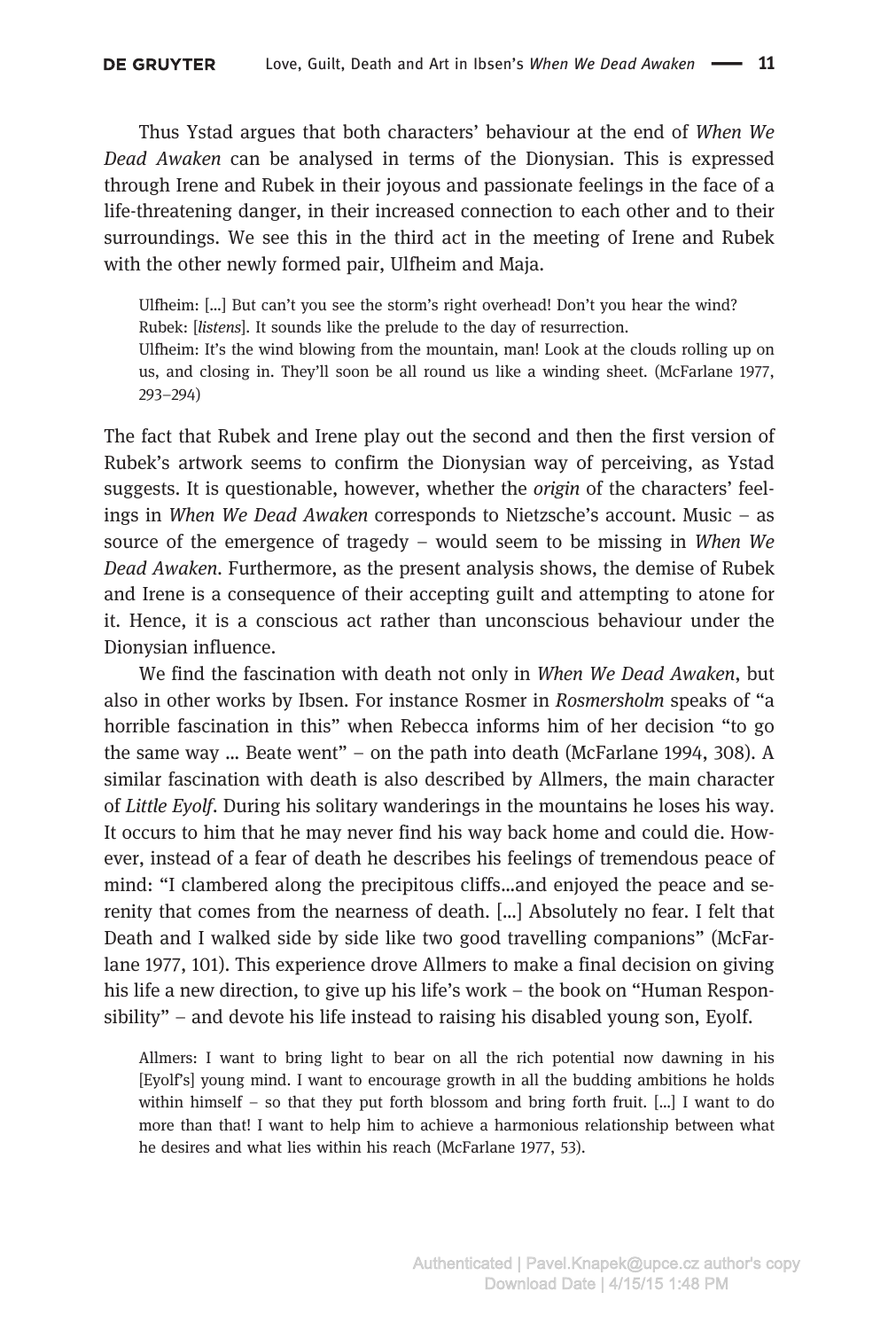In this moment Allmers' harmonious experience of the phenomenon of death can be seen as an expression of his newly gained wisdom. Allmers now understands, perhaps instinctively, that the possibility of refining humanity begins with the bringing up and education of children. A consequence of this insight is a modified view of his own life; Allmers sees the limited possibilities of his influence. Instead of thinking of himself as a "genius" who brings higher values to the world, he now sees himself as a small part of humanity with a special obligation towards his son. From now on he seems to believe that the future generations of humanity will be able to achieve harmony between ideals and possibilities. The excerpt quoted above regarding Allmers' "peace and serenity coming from the nearness of death" (McFarlane 1977, 101) are strongly reminiscent of the sentiment of the Dionysian of which Nietzsche writes. These feelings, however, may also have their origin in Allmers' belief in the power of humanity that will one day in the future be in a position to attain human ideals – in whatever form they might be. Allmers' trust in the regenerative powers of nature that stand behind human evolution seems to give him the strength to come to terms with his own death.

I understand Rubek's reunion with Irene and his long conversations with her during all three acts as, first, a painful and profound process of acceptance of his guilt and, second, as his lessons learned from it. The later words of Irene about her task in life as a woman bringing children into the world (cf. McFarlane 1977, 280) seem particularly important. Irene's judgement of herself and her values in life bears crucial meaning in the context of the play. That she served the artist, instead of bringing children into the world, "was suicide. A mortal sin against [her]self" (cf. McFarlane 1977, 280). This is the same significance of bringing up children for life in the future discussed earlier. The chance for a harmonious life seems to lie only sometime in the future. Only then may the gap between ideals and dispositions (urges of humanity) be closed.

If we examine Ibsen's pessimism with regard to the present and at the same time consider his hopes for the future, the longing for death of his aging, childless characters appears less disconcerting. It seems that Irene longs to discover a passionate and uncompromising man in the aging Rubek, who does not shy away from death after realising that his life and his artistic aspirations are pointless. After the two arrive at a new worldview and are prepared for its consequences (self-sacrifice), they look back on their lives with a harmonising gaze, trusting that one day in future humanity will achieve harmony between ideals and individual dispositions. This idea seems to be expressed by the rising sun at the play's end. In regard to their own lives, the pair seem to have become proud of their final ability to go the path into death when there is revealed to be no other proof of love available to them and when their individual (childless) existences prove themselves to bear no meaning.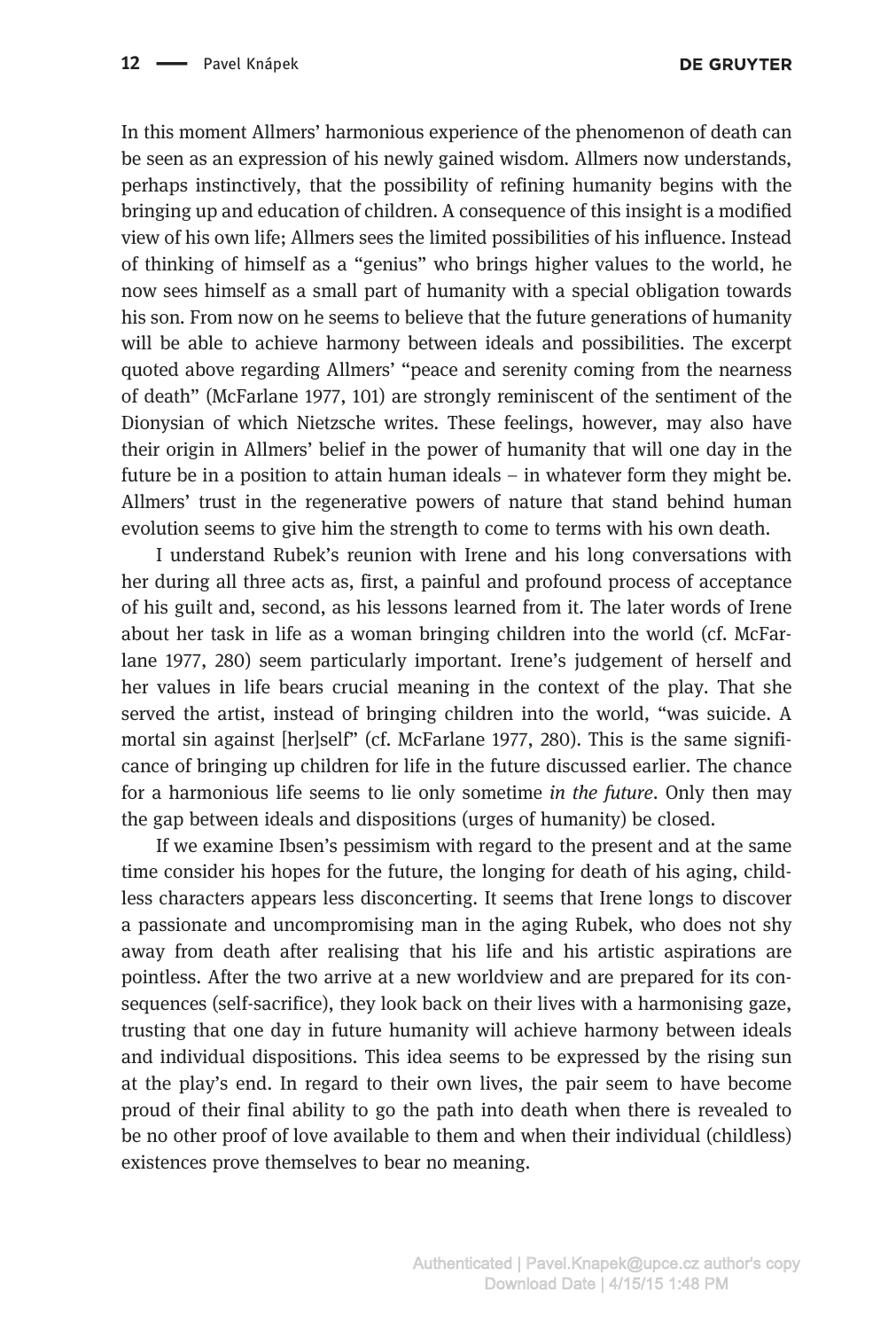# Conclusion

This article has presented an unconventional interpretation of the work When We Dead Awaken by depicting Rubek's and Irene's path into death in the mountains as an act of atonement. At the centre of my analysis therefore is the motif of guilt and the possibility of redemption. Earlier, Rubek and Irene were brought together to work on a common project, the creation of the statue "The Day of Resurrection." After Irene understood that Rubek felt no deep sense of love for her, but rather only exploited her body as a means of artistic inspiration, she felt dead in the innermost part of her being. She placed the blame for this on Rubek. The motif of guilt is understood in the article as the trigger for the plot in When We Dead Awaken. Irene's placement of the blame on Rubek and his reaction to this is investigated. It becomes evident that Rubek is increasingly identifying with Irene's stance and he accepts his guilt towards her. Irene reacts to Rubek's confession of guilt in some passages with enthusiastic outbursts of joy and in other sections with doubt or even ridicule. She indirectly challenges Rubek for proof of his love,<sup>9</sup> but at the same time emphasises that a loving relationship between the two of them is no longer possible, as the two of them are both already "dead." As for actually proving the power and passion of his love for Irene, Rubek has only one option available to him, and that is to walk into death out of love for her. In the dangerous storm he relinquishes any possibility of rescue together with Irene. She follows him on his path into death, resulting in the two of them being buried under an avalanche. It appears that Rubek's guilt is paid off in Irene's eyes at the end of the story. Irene then remains resurrected and transfigured, albeit at the price of an immediately approaching death.

In seeking the causes of the altered behaviour of the main characters immediately before their demise (i.e. especially their feeling of attraction to death), the article has outlined two possible paths that may have led to this state of mind. The first way is analysed in comparison with Friedrich Nietzsche's The Birth of Tragedy (1967) and Vigdis Ystad's study "Livet som kunstverk" (1999) [Life as a Work of Art]. Although Rubek's and Irene's behaviour at the end of When We Dead Awaken could be labelled Dionysian, to me it seems to have its origin more outside the sphere of art. I interpret Rubek's and Irene's deaths as more rational and conscious than Ystad does, as a consequence of an indirect request and of a decision. The Dionysian, as Nietzsche describes it, is said to

<sup>9</sup> Irene to Rubek: "What has become of that burning desire you battled against when I stood naked before you as the woman risen from the dead?" (McFarlane 1977, 295).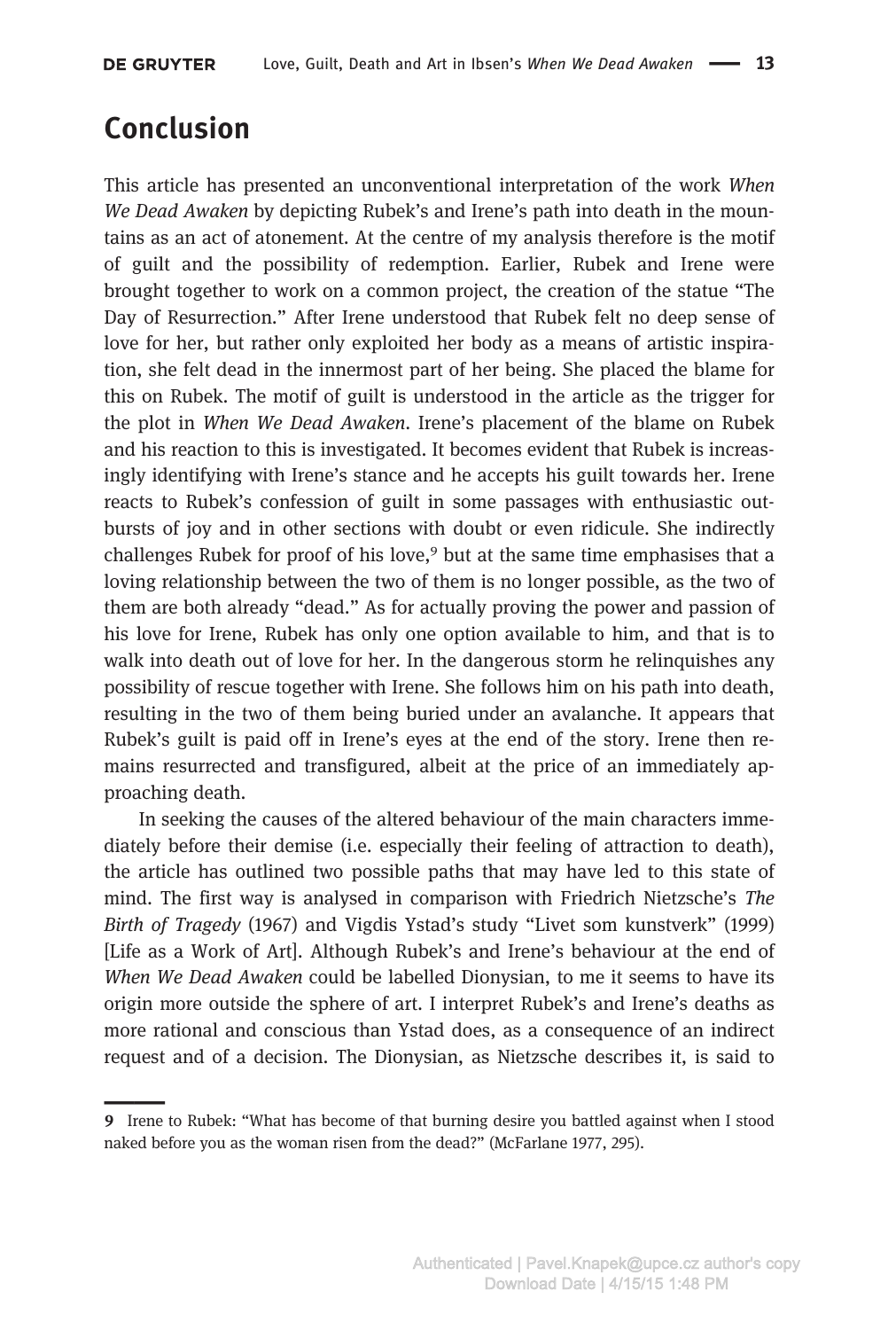**DE GRUYTER** 

have its origins in tragedy and the tragedy is furthermore said to have sprung from the effect of music. Should this be the case in When We Dead Awaken, then the emergence of Dionysian feelings would be more a result of a completely unconscious behaviour, which does not fit with the evidence. I have searched for other explanations for the distinctive emotions that Rubek and Irene experience at the end of the play. In doing this I have pointed out passages in Rosmersholm and Little Evolf in which the fascination with death is spoken of. Alfred Allmers's loss of the fear of death in Little Eyolf seems to be very similar to the situation at the end of When We Dead Awaken. Alfred Allmers lost his way during his lonely wanderings in the mountains and as a result ran the risk of death by not being able to find his way back home. Despite this, he felt an unexplainable peace in his soul, so the threat of death did not seem horrible to him. What links his situation with that of Rubek and Irene is the fact that all three arrived at the view of the importance of education shortly before, which gave them clarity about their priorities in life. Allmers decided to give up his work on his book on "Human Responsibility" – his life work – so that he could devote himself even more to the upbringing and education of his disabled son. His son was meant to learn "to achieve a harmonious relationship between what he desires and what lies within his reach" (McFarlane 1977, 53). In When We Dead Awaken, Rubek and Irene are able to recognise at the end of their lives that Irene's unfulfilled life project (motherhood) had a much better chance of success than Rubek's intended influence on people with the help of his idealising art. It is important that both Allmers as well as Irene and Rubek eventually arrive at the view that while the attainment of a harmonious life sentiment remained inaccessible to them, it is within the reach of future generations. Rubek and Allmers see the illusionary nature of their earlier efforts. The death of the individual no longer appears gruesome to them, as they see themselves only as a *part* of humanity, in which future generations have a chance at living life without the conflict between their wills and their dispositions.

This article could not have appeared without the generous assistance of my friends Lucas Taylor and James Krapfl.